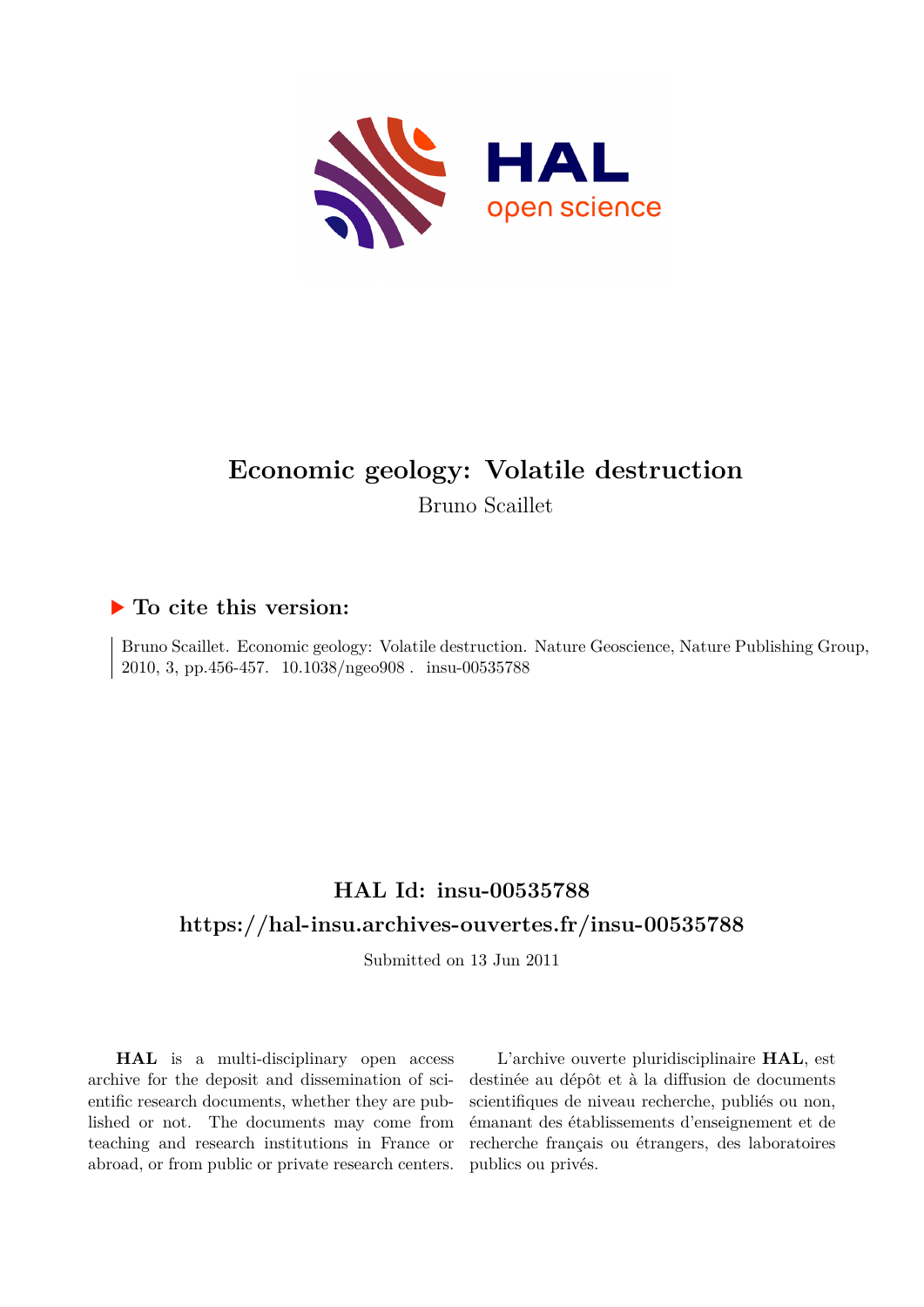## **Economic geology: Volatile destruction**

Bruno Scaillet $\frac{1}{2}$ 

1. Bruno Scaillet is at the Centre National de la Recherche Scientifique-Institut National des Sciences de l'Univers, Université d'Orléans, Université François Rabelais de Tours, Institut des Sciences de la Terre Orléans, Orléans 45071, France. e-mail: bscaille@cnrs-orleans.fr

### **Abstract**

Direct evidence for the role of volatiles in magmatic ore formation has been elusive. Magma degassing at Merapi volcano in Indonesia is found to be directly linked to the selective leaching of metals from sulphide melts that ultimately form ore deposits.

### **Introduction**

Sulphur carried by magmas plays a pivotal role in many geological processes. A great chemical affinity exists between sulphur and metals that is important for ore formation. Thus many ore deposits of economic interest are intimately associated with magmatic activity. The sulphur and metals merge together at the magmatic stage to yield immiscible sulphide melts. At some stage during magma evolution, the ore-forming elements are removed or concentrated, but the reasons for this, particularly in subduction-zone settings, remain obscure. The volatile content of the magma has long been thought to play an important role in the separation process<sup>1</sup>, but direct evidence has been lacking. Writing in *Nature Geoscience*, Nadeau et al.<sup>2</sup> report observations from Merapi volcano, Indonesia, that indicate that presentday arc magmas, produced during the subduction of water-rich oceanic crust, owe their ore potential to the abundance of volatiles associated with this tectonic setting.

After water and carbon dioxide, sulphur is the third most abundant dissolved volatile in magmas. Concentrations of sulphur range from a few hundred to a few thousand parts per million $\frac{3, 4}{3}$ . When placed in the upper crust, the majority of magmas soon saturate with an immiscible sulphide melt that hosts numerous economically interesting elements, such as copper, nickel, gold and the platinum-group elements<sup>5</sup>. According to the classic mechanism of magmatic sulphide ore formation<sup>6</sup>, sulphide melts readily settle out of the main molten body of magma because they are much denser than the surrounding silicate melt. They accumulate at the base of the magma chamber or intrusion (Fig. 1a). This mechanism works well for dry iron- or magnesium-rich (mafic) magma, which is typical for magmatic activity at intraplate or extensional rift-related settings. These tectonic settings are associated with many metallic deposits of huge economic interest, such as at Norilsk in Siberia<sup>2</sup>. There, some 250 million years ago profuse intraplate volcanism created the largest nickle–copper–palladium deposits in the world.

The abundance of water in arc magmas, however, adds an intriguing complexity to this scenario. As far as we know, water does not significantly affect the solubility of sulphur in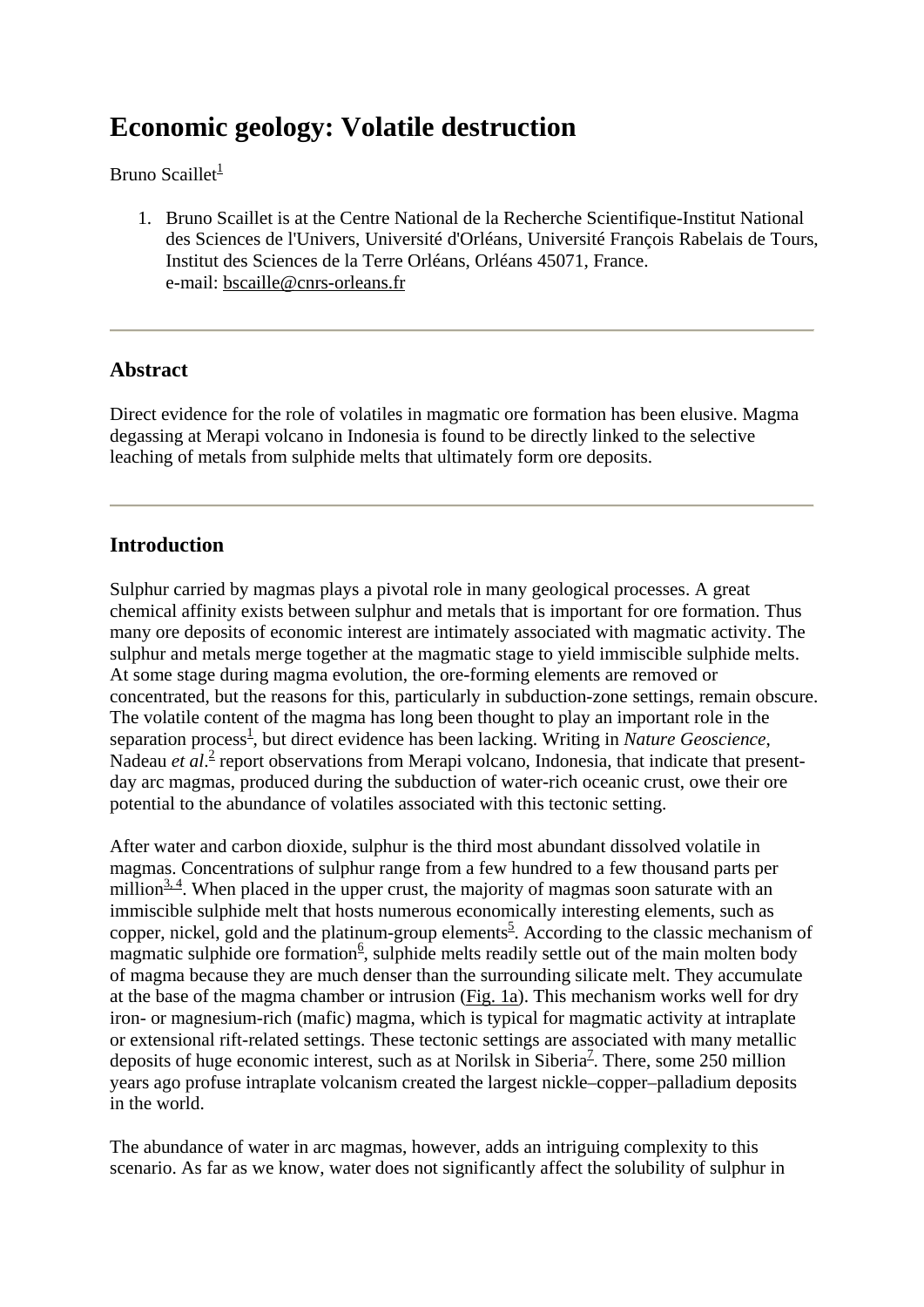silicate melts $\frac{8, 9}{8}$ , at low pressures at least. Therefore, hydrous magmas, such as those formed in arc settings, should follow the same pattern of sulphide removal as that of dry magmas. In fact, water should lower the density of silicate liquids, amplifying the density difference and accelerating the settling out of sulphides. Yet, hydrous magmas are not observed to produce layers of accumulated sulphides. Instead, field evidence shows that sulphur-bearing rocks related to arc magmas accumulate above the main silicate–magma intrusion, and not in it, forming the so-called hydrothermal ore deposits. One of the reasons for this observation lies in the degassing processes at work in such settings, in particular the loss of water by the magma. During their ascent to the surface, magmas lose their volatiles continuously because water solubility in silicate melts decreases with decreasing pressure<sup>1</sup>. The escaping gas rises towards the upper reaches of the magma plumbing system. As the volatiles percolate through the magma they scavenge elements and essentially destroy the sulphide melt (Fig. 1b). The volatiles thus provide a mechanism for the removal and transport of metal elements, depositing them either above the main magma intrusion or carrying them into the atmosphere as a gaseous emission.

Nadeau *et al*.<sup>2</sup> present detailed petrological analyses of rocks ejected during an explosive event at Merapi volcano in 2006. They provide a comparison between some preserved sulphide melt, the main silicate–magma intrusion that carries the sulphide melt, and the magmatic fluids (emitted as volcanic gas) that produce the hydrothermal ore deposits. Analysis of the silicate magma reveals widespread destruction of the majority of sulphide melt in the main magma intrusion, indicating that elements such as cobalt, copper and nickel have been scavenged and removed by passing fluids. A comparison between the concentrations of metals in the preserved sulphide melts and the volcanic gases emitted immediately after the 2006 eruption are found to be remarkably similar. This indicates that the metals in the ore fluids are derived from the sulphide melts. Unlike those gases sampled immediately after the eruption, volcanic gases sampled during periods of quiet volcanism were not found to have high metal concentrations. This implies that destruction of sulphide melts by volatiles is not a continuous process, but is instead related to the reservoir dynamics at depth and the periodic injection of volatile-rich magmas. Thus, a stagnant magma reservoir may not be as productive in terms of ore deposits as a periodically replenished chamber.

The opportunity to directly correlate chemical variations monitored at the surface to the putative source at depth is a rare one. Needless to say, such a link is hard to establish because it requires access to synchronous gas and rock samples, a combination not often met in the context of ore deposits related to magmatism. Previous petrological studies on ancient magmatic intrusions have suggested that sulphides could supply the magmatic ore fluid with metals, but in such an ancient example the accompanying gas obviously could not be collected $10$ .

Insights gained at Merapi volcano illuminate one critical step that can lead to the concentration of some elements in the crust. However, the proposed model requires a subtle combination of various processes and some precise timing. Future studies will need to assess whether this represents a common scenario for the production of hydrothermal ore deposits. The study also highlights, once again, the important role of water. It is because sulphur is highly soluble in hydrous fluids<sup>11</sup> that sulphide minerals cannot survive prolonged exposure to fluid percolation. However, the effects of other volatiles remain unknown. Arc magmas are notoriously rich in chlorine, which certainly plays an important role in metal transportation through fluids<sup>12</sup>. The role of chlorine has yet to be quantified, especially when taken in combination with volatiles other than water. Carbon dioxide is generally ignored in ore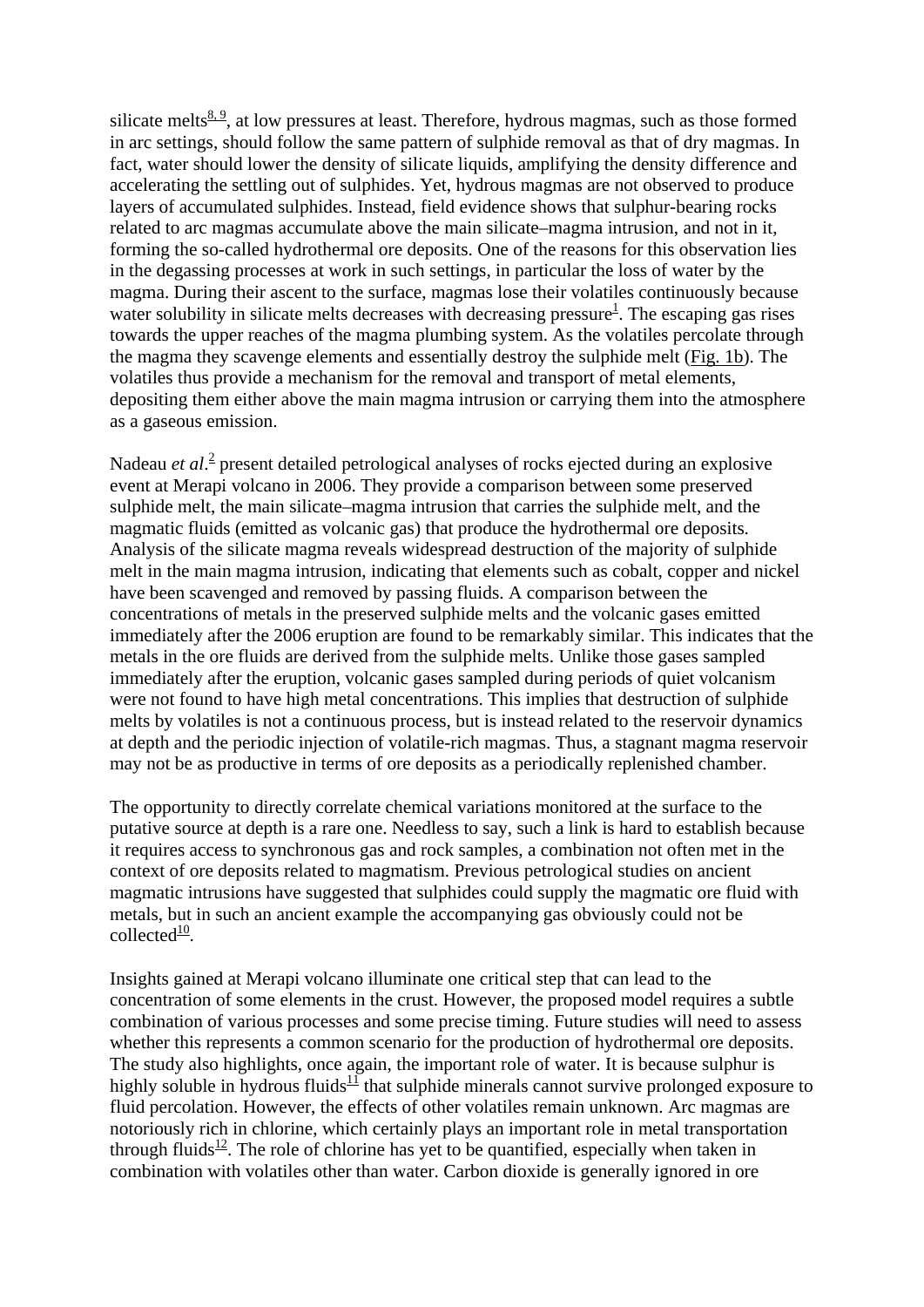processes, yet there is growing evidence of its abundant presence in magmas, including in arc settings $\frac{13}{12}$ . Whether carbon-dioxide-rich fluids inhibit or enhance sulphide breakdown is simply unknown.

The work by Nadeau *et al*.<sup>2</sup> sheds light on a decisive step in the formation of ore deposits and the transfer of economically interesting metals from sulphide melts into the magmatic ore fluid. But there is clearly still considerable work to be done before we fully understand the origin of the metal-rich rocks that are vital to human economic activity.

### **References**

- 1. Burnham, C. W. in Geochemistry of Hydrothermal Ore Deposits 2nd edn (ed. Barnes, H.) 71–136 (Wiley, 1979).
- 2. Nadeau, O., Williams-Jones, A. & Stix, J. Nature Geosci. doi:10.1038/ngeo899 (2010).
- 3. Wallace, P. J. J. Volcanol. Geoth. Res. 140, 217–240 (2005
- 4. Scaillet, B., Luhr, J. F. & Carroll, M. R. AGU Geoph. Monograph 139, 11–40 (2003).
- 5. Jego, S., Pichavant, M. & Mavrogenes, J. A. Geochim. Cosmochim. Acta 74, 2165– 2189 (2010) |
- 6. Chung, H. Y. & Mungall, J. E. Earth Planet. Sci. Lett. 286, 14–22 (2009). |
- 7. Naldrett, A. J. Magmatic Sulphide Deposits (Springer, 2004).
- 8. Carroll, M. R. & Rutherford, M. J. J. Geophys. Res. 90, C601–C612 (1985).
- 9. Clemente, B., Scaillet, B. & Pichavant, M. J. Petrol. 45, 2171–2196 (2004).
- 10. Keith, J. D. *et al*. J. Petrol. 38, 1679–1690 (1997).
- 11. Manning, C. A. & Newton, R. C. J. Petrol. 46, 701–716 (2005).
- 12. Loucks, R. R. & Mavrogenes, J. A. Science 284, 2159–2163 (1999). |
- 13. Iacono-Marziano, G., Gaillard, F. & Pichavant, M. Contrib. Mineral. Petr. 155, 719– 738 (2008).